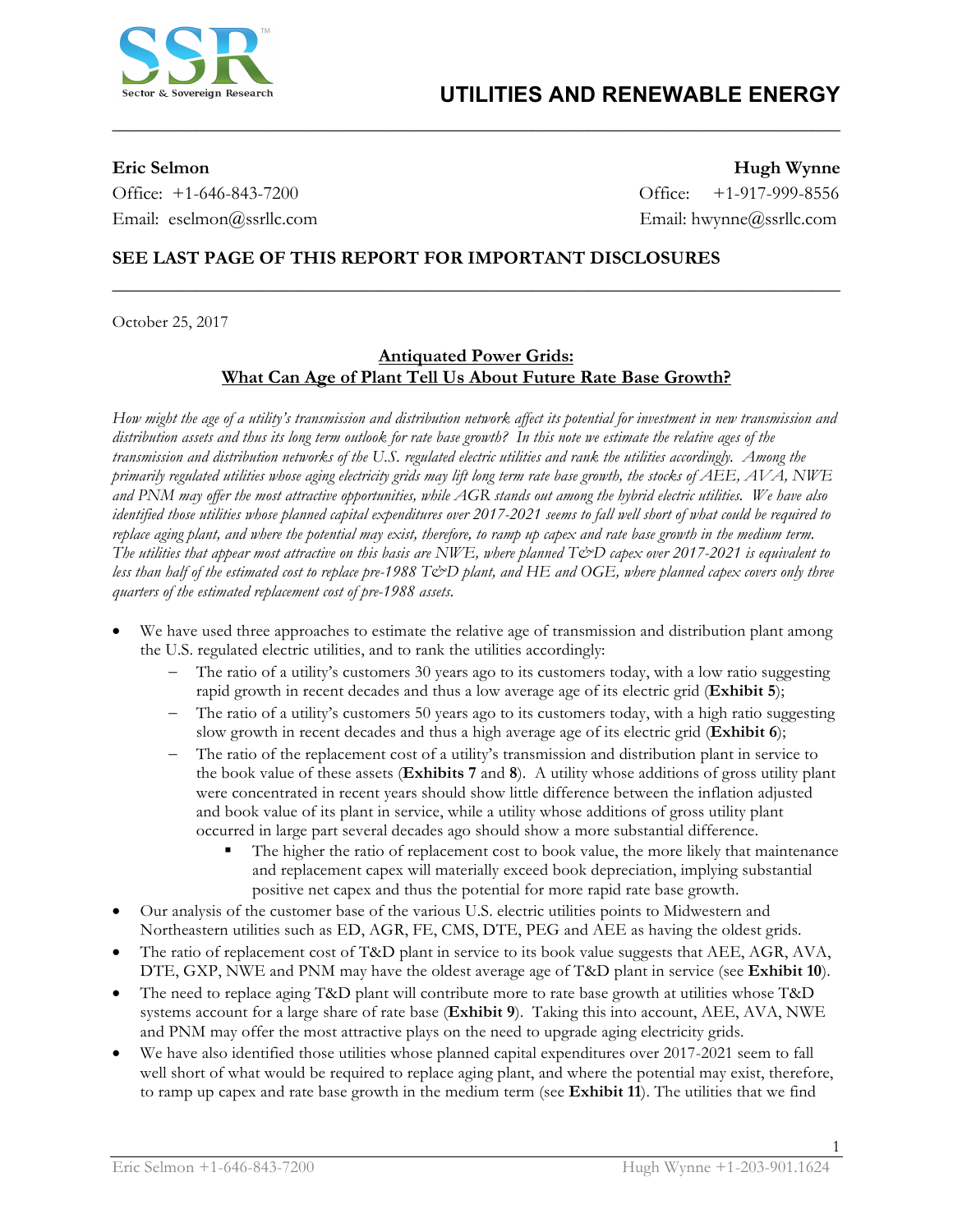

most attractive on this basis are NWE, where planned T&D capex over 2017-2021 is equivalent to less than half of the estimated replacement cost of pre-1988 T&D plant, and HE and OGE, where planned capex covers only three quarters of estimated replacement cost.

- Among the hybrid utilities, AGR, FE and PEG appear to have the oldest electric grids. AGR also ranks in the first quintile among electric utilities on the average age of its transmission and distribution plant in service, and thus may offer the most attractive play on the need to upgrade an aging grid.
- Among the utilities identified here as having the largest rate base growth opportunities from replacing aging plant, we note that AEE, AVA, DTE, GXP and PNM among regulated electric utilities, and AGR among the hybrid utilities, also screened as having strong long run rate base growth in our note from October 2, *"If This Is the Golden Age of Electric Utilities, What's Next? Or, How Fast Can Rate Base Grow in the Long Term and on What Will Utilities Spend?"* (see link below1).

| <b>Preferences Among Utilities, IPPs and Clean Technology</b> |                    |                  |                 |  |  |  |
|---------------------------------------------------------------|--------------------|------------------|-----------------|--|--|--|
| <b>Sector</b>                                                 | <b>Weighting</b>   | <b>Favorites</b> | <b>Concerns</b> |  |  |  |
| <b>Regulated Electric Utilities</b>                           | Overweight         | AEP, PCG, XEL    | ALE, SCG        |  |  |  |
| <b>Hybrid Electric Utilities</b>                              | <b>Neutral</b>     | <b>NEE</b>       | D               |  |  |  |
| <b>IPPs</b>                                                   | Underweight        |                  |                 |  |  |  |
| Renewables                                                    | <b>Underweight</b> |                  | JASO, JKS       |  |  |  |
| <b>Yieldcos</b>                                               | <b>Neutral</b>     | <b>NEP</b>       | <b>CAFD</b>     |  |  |  |

#### **Exhibit 1: Heat Map: Preferences Among Utilities, IPP and Clean Technology**

Source: SSR analysis

### **Details**

*Is Distribution the Next Source of Rate Base Growth, and If So, Which Utilities Will Benefit Most?*

Utility investment in distribution has materially lagged that in the transmission and generation segments since the turn of the century. Over the period 2000-2016, we calculate that the aggregate distribution plant rate base of U.S. investor owned utilities has expanded at 4.1% compound annual rate; by contrast, growth in generation plant rate base averaged 7.0% p.a. over this period, and growth in transmission plant rate base 8.5% p.a. Having grown as long and as rapidly as they have, transmission and generation rate base now comprise relatively high proportions of total electric plant rate base, while the share of distribution rate base is at its lowest level in 25 years (**Exhibit 2**). At 26%, the share of transmission plant to total electric plant rate base has never been higher over the last three decades; its average share of total rate for the period 1988-2016 is only 19%. Generation's share of aggregate electric rate base has been on an upswing for the last 15 years, and is now close to its 1988-2016 average of 34%. By contrast, the share of distribution in total electric rate base, at 41%, is at its lowest level since 1991 and well below its 1988-2016 average of 47%.

<sup>1</sup> http://www.ssrllc.com/publication/if-this-is-the-golden-age-of-electric-utilities-whats-next-or-how-fast-can-ratebase-grow-in-the-long-term-and-on-what-will-utilities-spend/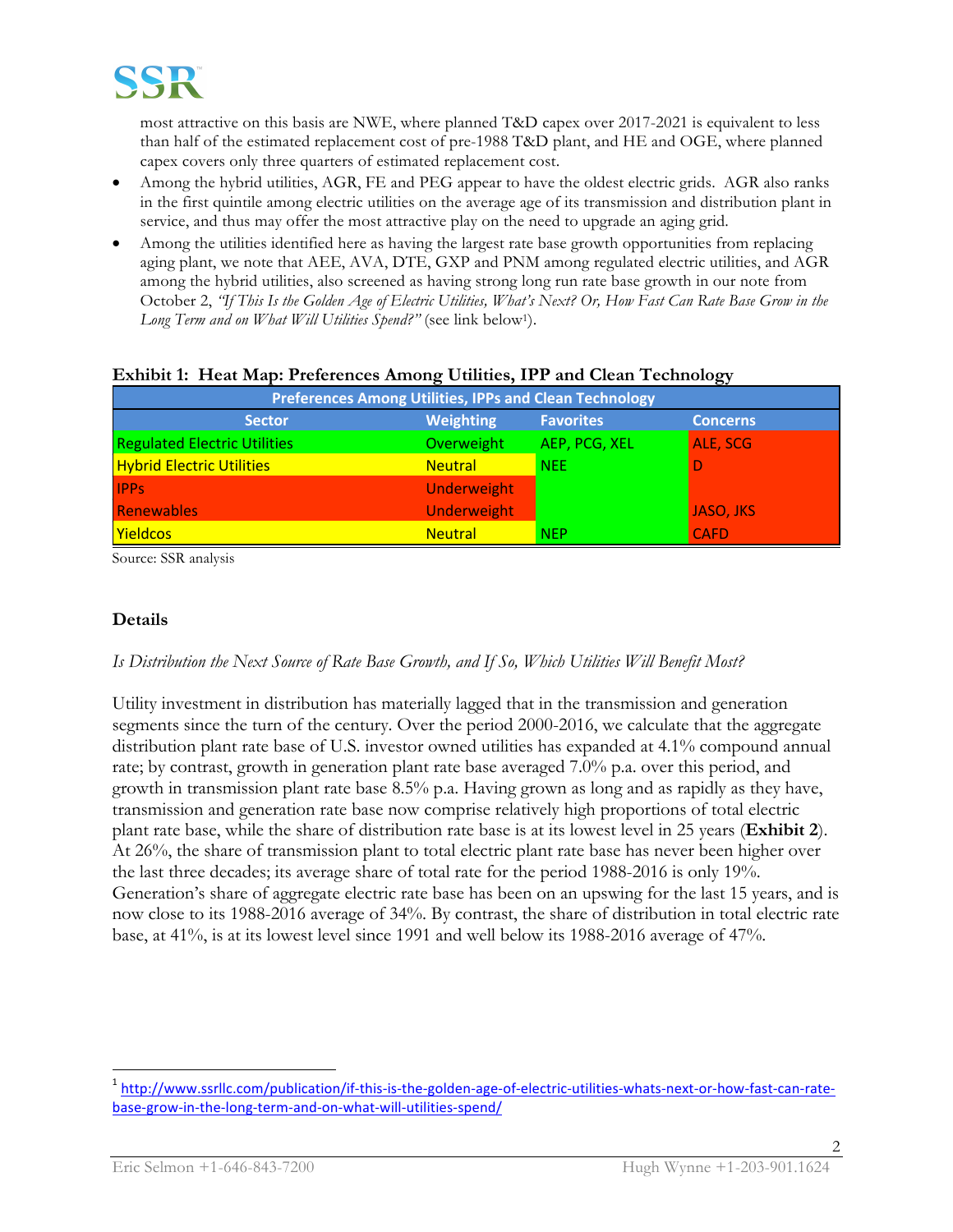**Exhibit 2: Share of Generation, Transmission and Generation Rate Base in Total Electric Utility Plant Rate Base Over 1988-2016**



\_\_\_\_\_\_\_\_\_\_\_\_\_\_\_\_\_\_\_\_\_\_\_\_\_\_\_\_\_\_\_\_ Source: Company FERC Form 1 filings, SNL, SSR analysis

As discussed in our note of October 2<sup>nd</sup>, *If This Is the Golden Age of Electric Utilities, What's Next? Or, How Fast Can Rate Base Grow in the Long Term and on What Will Utilities Spend?*<sup>2</sup> , our analysis suggests that growth in distribution rate base is likely to accelerate in the years ahead, even as the growth of transmission and distribution rate base slows. Specifically, the disclosed capex plans of the publicly traded utilities for 2017-2021 point to a large increase in capital expenditures on distribution, modestly declining outlays on transmission, and a significant contraction in generation capex. As a share of total utility capex, we expect distribution capex to rise from 34% of the total over the last five years (2012-2016) to 46% of the total over the next five (2017-2021); the share of transmission capex is to remain relatively stable at 28%; and investment in generation to decline markedly, from 38% to 26% of the total (see **Exhibit 3**). We expect this shift to be reflected in an acceleration in the growth of distribution plant rate base, from 4.1% p.a. over 2012-2106 to 6.4% p.a. over 2016- 2021, even as growth in generation and transmission rate base slows (**Exhibit 4**).

Could the relative age of utilities' distribution plant offer an insight into which utilities will benefit most benefit most in the long term from this expected recovery in distribution capex? We believe so, for three principal reasons.

First, maintenance capex has historically been the majority of distribution capex. For electric utilities, the capital expenditures that drive rate base growth are comprised of three components: i) maintenance and replacement of existing plant in service; ii) expansion of the system to meet customer and demand growth; and iii) upgrades to the system to improve reliability and operations with new technologies or upgraded components. Since 1988, we estimate that the maintenance and replacement of existing distribution plant has accounted for ~75% of total distribution capex.

<sup>&</sup>lt;sup>2</sup> http://www.ssrllc.com/publication/if-this-is-the-golden-age-of-electric-utilities-whats-next-or-how-fast-can-ratebase-grow-in-the-long-term-and-on-what-will-utilities-spend/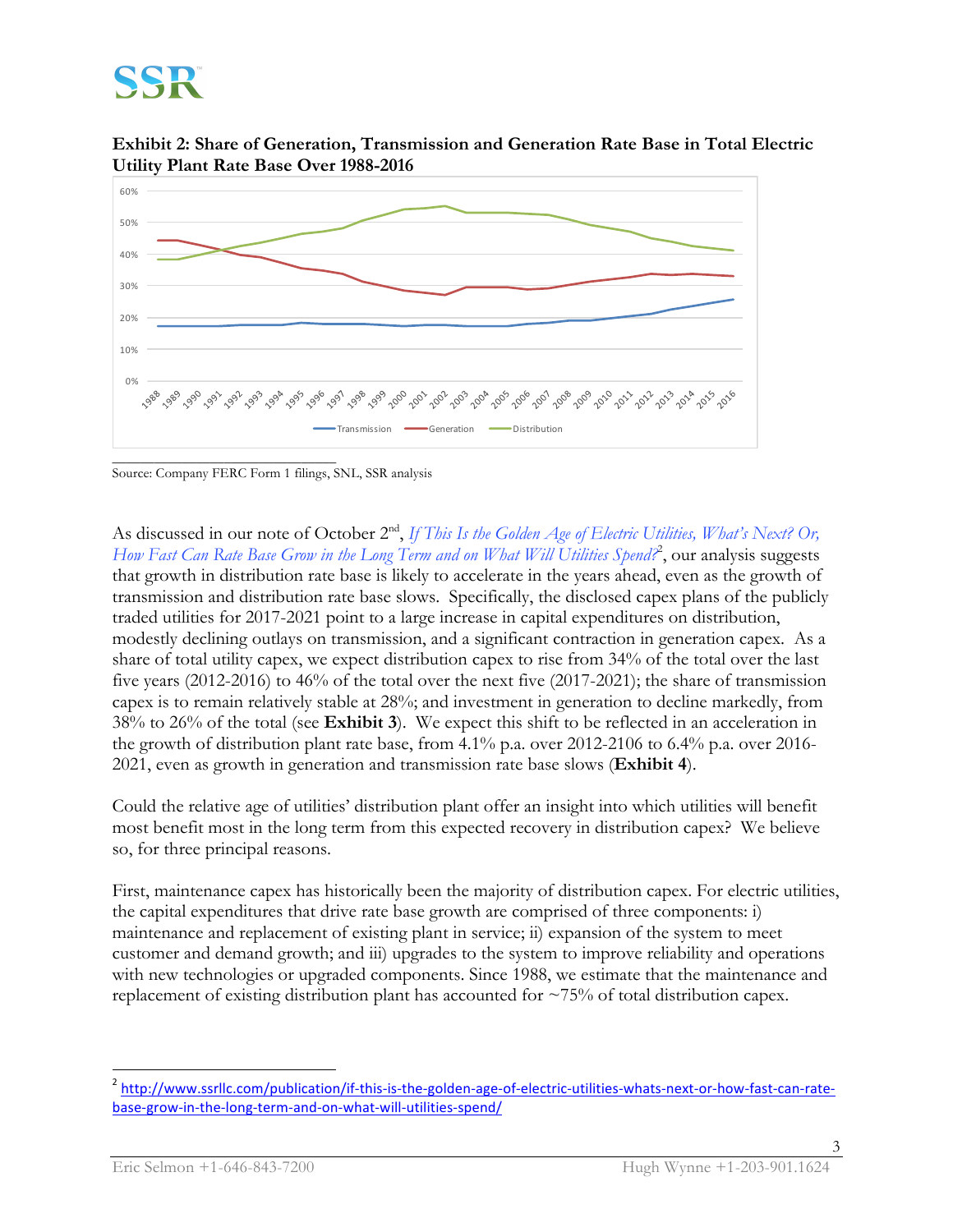



1. For 2012-2016, our estimates of capex by segment are based upon the annual additions of gross utility plant in the generation, transmission and distribution segments, aggregated across all U.S. investor owned, regulated utility operating companies. For 2017-2021, our capex estimates reflect the disclosed capital expenditure plans by segment of the publicly traded, U.S. investor-owned regulated utilities. Source: SNL, FERC Form 1, SSR analysis and estimates



### **Exhibit 4: Historical and Forecast Growth in Electric Plant Rate Base by Segment**

1. For 2012-2016, our estimates of capex by segment are based upon the annual additions of gross utility plant in the generation, transmission and distribution segments, aggregated across all U.S. investor owned, regulated utility operating companies. For 2017-2021, our capex estimates reflect the disclosed capital expenditure plans by segment of the publicly traded, U.S. investor-owned regulated utilities. Source: SNL, FERC Form 1, SSR analysis and estimates

Second, utilities with the oldest distribution plant should face the most urgent need to replace aging equipment, potentially driving a more rapid pace of asset replacement than at utilities with more modern systems. The need could be particularly acute at utilities where key system components were built out over a relatively small number of years in response to rapid population growth, as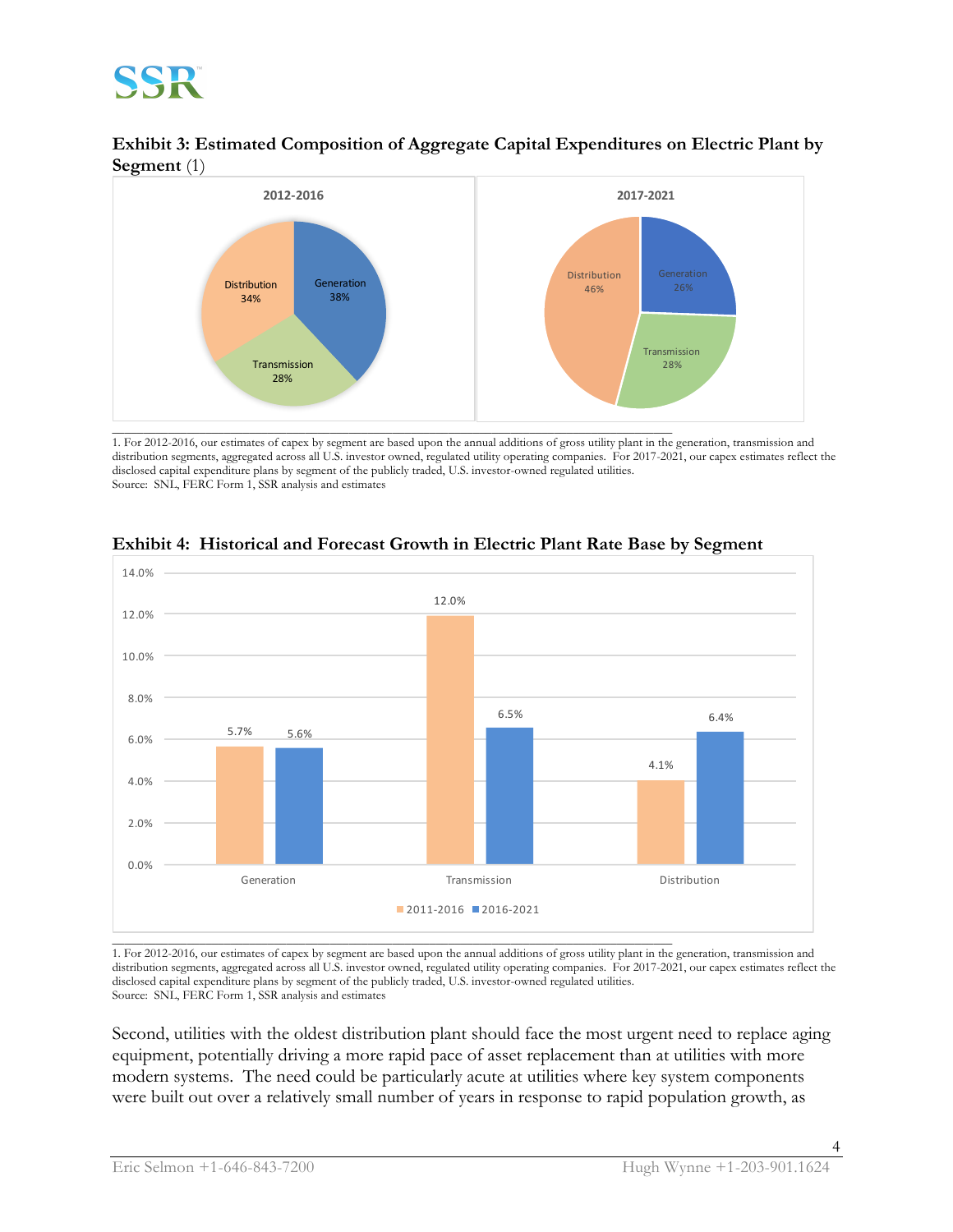

occurred in California in the fifties and sixties, and now need to be replaced as they approach the end of their useful lives. (An example, drawn from another industry, would be the high volume gas transmission line serving San Francisco that exploded at San Bruno, California in 2010; installed in 1953, the pipe had been in service for almost 60 years).

Finally, unlike utilities in the United Kingdom or Australia, whose rate base is indexed to inflation, U.S. utilities calculate rate base using historical cost accounting; given the long useful life of utility assets, which can range from 25 to 40 years, depreciation expense calculated on the historical cost of these assets tends to lag behind the cost to maintain and replace them, which reflects the increase in the general price level during the intervening years. The older the average age of a utility's assets, and the greater the increase in the general price level since they were installed, the larger this gap will be. Older electric grids thus tend to have a higher maintenance capex to depreciation expense, contributing to more rapid growth in the book value of utility plant and thus in rate base.

#### *Methodology*

Given these links between the age of utilities' distribution systems and their potential to drive rate base growth, we have used a variety of approaches to estimate the relative age of distribution plant among the U.S. regulated electric utilities, and to rank the utilities accordingly.

The first of these is to rank the utilities by the proportion of their current customer base that was added in the last thirty years. The higher this proportion, the larger will be the share of distribution assets that will have been added in recent decades to serve this customer growth and, all else being equal, the lower will be the average age of system assets. Because electronic data on the number of customers per utility is available back to 1988, this analysis allows to identify those utilities least likely to have older distribution networks.

However, this approach does not identify those utilities with the oldest systems. To do so, it would be necessary to compare the number of a utility's customers, say, 50 years ago to those it has today; the utilities where this proportion is highest are likely to be those whose distribution assets are oldest. While we do not have access to electronic data on the number of customers per utility prior to 1988, we do have state-wide data on the total number of retail electricity consumers. To estimate the number of customers at each utility 50 years ago, therefore, we have assumed that each utility's customer growth over the years 1967-1988 matched the rate of growth in retail electricity consumers in the state as a whole. On this basis, we have been able to estimate each utility's customer base in 1967. The utilities with the oldest distribution systems, we assume, as those with the highest proportion of customers in 1967 relative to those today.

A third approach is to estimate the replacement cost of each utility's distribution plant in service and compare it to the book value of these assets. In this note, we use this method primarily to estimate the relative age of distribution networks across the universe of regulated utilities. In a later note, we intend to use it to estimate how the required level of maintenance capex will exceed depreciation expense at the various utilities, and thus contribute to long term rate base growth.

Our estimates of the replacement cost of each utility's distribution plant in service are based upon an analysis of its historical FERC Form 1 financial statements, which have been compiled electronically by SNL back to 1988. This analysis involved three steps. First, to estimate the replacement cost of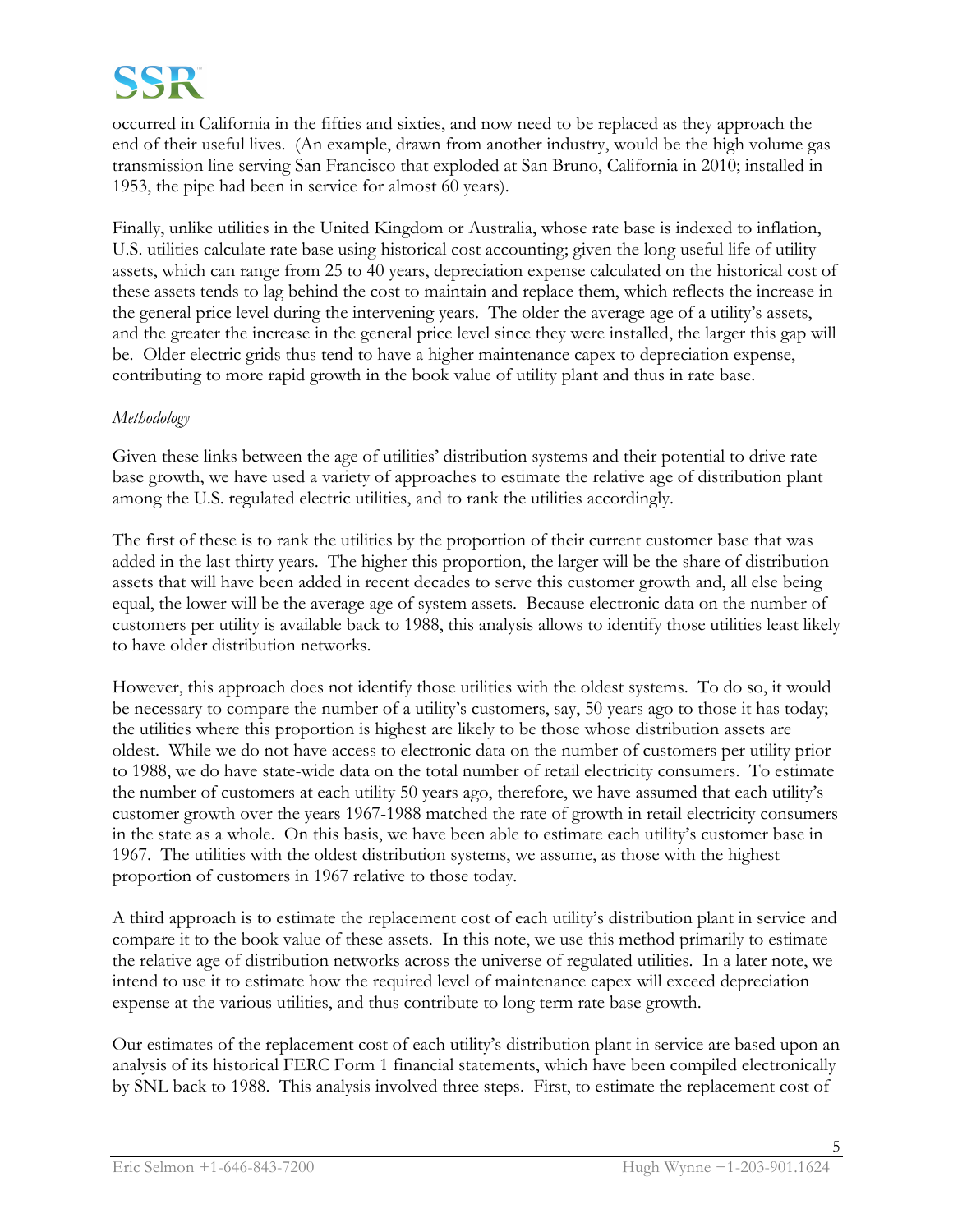

gross utility plant placed in service since 1988, we multiplied at each utility (i) historical additions to gross utility plant in each year over the last three decades by (ii) the ratio of the 2017 price level, as measured by the producer price index, to that prevailing in the year of the plant addition.<sup>3</sup> Second, to estimate the replacement cost of gross utility plant in service in 1988, we assumed that these assets had been placed in service, on average, ten years earlier; to arrive at the replacement cost of these assets, therefore, we multiplied 1988 gross utility plant by the ratio of the 2017 price level to that prevailing in 1978. Third, having summed these estimates of gross utility plant in service, we then adjusted them down to take into account plant retirements since 1988. Similar to plant in service in 1988, we assumed the assets retired since 1988 were all in service in 1988 and had been place in service, on average, 10 years earlier. To account for retirements, we therefore multiplied (i) each utility's historical retirements of gross utility plant over the last three decades by (ii) the ratio of the 2017 price level, as measured by the producer price index, to that prevailing in 1978. Subtracting inflation adjusted retirements from inflation adjusted plant in service in 1988, and adding inflation adjusted additions of utility plant since 1988, we were able to estimate the inflation adjusted value of gross utility plant in service today.

We believe that the ratio of (i) inflation adjusted gross utility plant, as calculated above, to (ii) gross utility plant in service per a utility's financial statements as presented in its FERC Form 1, can be used as a comparative indicator of the relative age of utilities' transmission and distribution networks. A utility whose additions to gross utility plant were concentrated in recent years should show little difference between the inflation adjusted and book value of its plant in service. By contrast, a utility whose additions to gross utility plant occurred in large part several decades ago should show a more substantial difference between the inflation-adjusted value of these plant additions and their value on the utility's books.

The ratio of the replacement cost to book value of gross utility plant in service may also be indicative of the extent to which the cost of maintaining and replacing utility plant is likely to exceed depreciation expense. For U.S. regulated electric utilities as a group, this ratio is  $\sim$ 1.45x, suggesting that for each dollar of depreciation expense, \$1.45 of capital expenditure may be required to maintain existing utility plant in service. Because maintenance and replacement capex is likely to exceed depreciation expense for the foreseeable future, regulated utilities are positioned to achieve rate base growth even in the absence of growth capex.

As an example of the historical importance of maintenance and replacement capex as a driver of rate base growth, we estimate that, since 1988, the cost of maintaining and replacing existing plant has accounted for ~75% of total distribution capex. Since 1988, distribution capex has averaged 6.2% of gross plant in service. Over this period, depreciation of distribution assets has averaged 3.2% of gross plant in service. However, adjusting for inflation by multiplying the depreciation rate by the ratio of replacement value to book value of distribution assets (146%, on average across the industry; see **Exhibit 10**), the cost of maintaining and replacing existing plant would be about 4.7% of gross distribution plant in service, or about 75% of historical distribution capex.

 $\overline{a}$ 

<sup>3.</sup> To make this adjustment as accurate as possible we used the average of the transformer and power wire and cable sub-components of the producer price index.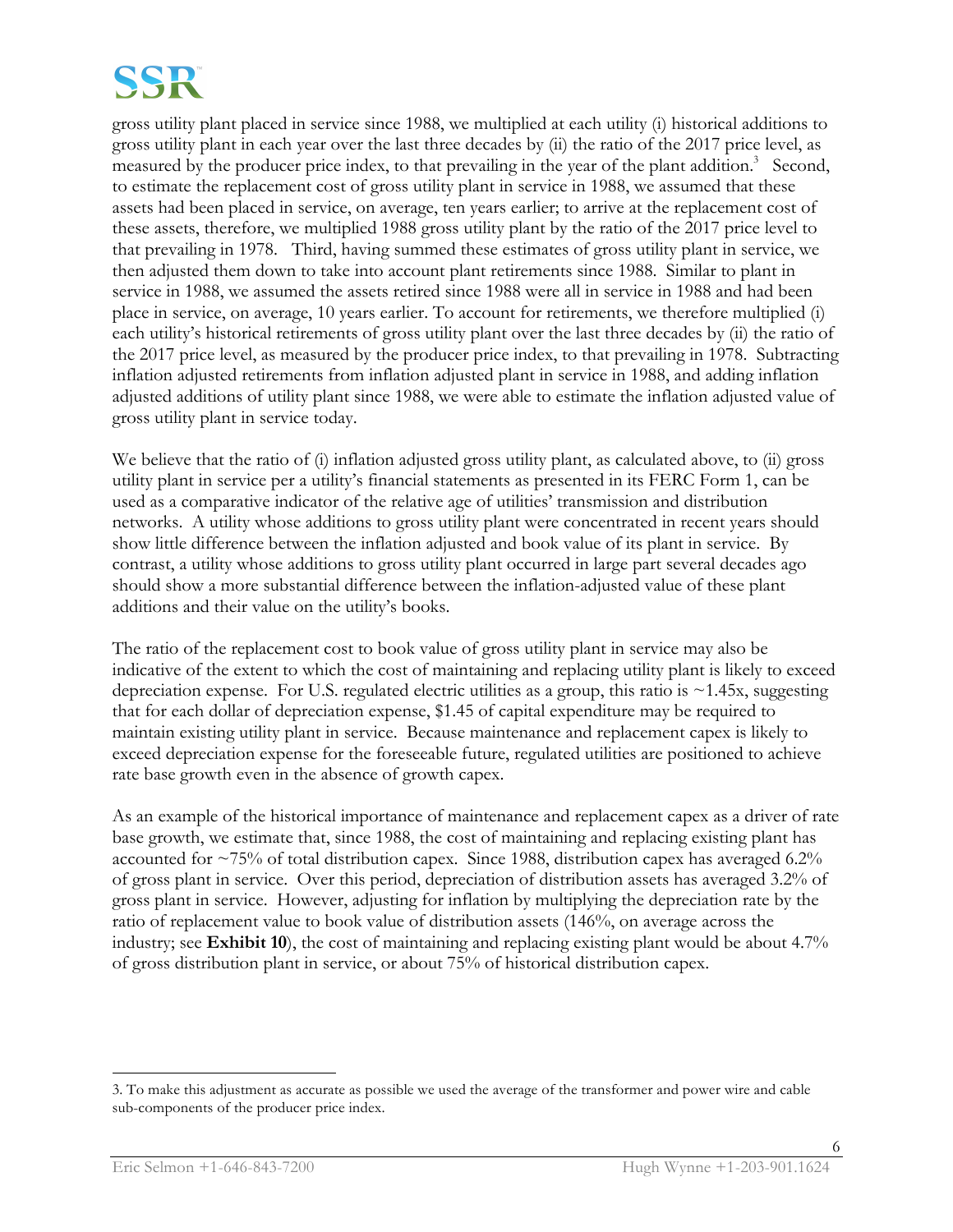*Results of Our Analysis: Which Utilities Have the Oldest Distribution Networks?*

**Exhibit 5** presents a ranking of the U.S. publicly traded electric utilities by the number of utility customers added since 1988 as a percentage of the total number of utility customers in 2016. As can be seen there, on average across the industry, 27% of regulated utilities' current customer base has been added in the years since 1988. The utilities highlighted in orange on the far left of the chart, which are concentrated in the West, show much higher percentages: 52% at PNW, 48% at IDA, 45% at CNP and 44% at EE. A high proportion of post-1988 customer additions is also evident among some of the utilities in the Southeast, including SCG (40%) and NEE (39%). On the plausible assumption that a similar proportion of these utilities' distribution assets were added over the last 30 years, these companies are less likely to face a significant need to replace aging plant and thus to require high levels of replacement capex.

### **Exhibit 5: Number of Utility Customers Added Since 1988 as Percentage of Total Number of Utility Customers in 2016**



Source: Company FERC Form 1 filings, SNL, SSR analysis and estimates

At the right end of **Exhibit 5**, highlighted in green, are those utilities with the lowest proportion of customers added since 1988. These firms (DTE, AEE, AGR, FE, ED, LNT, PEG, GXP and ES) are concentrated in the Midwest, Mid-Atlantic and New England, where population growth has lagged the national average over the last 30 years. We believe therefore that these utilities' distribution assets are likely to be materially older than the industry average. We note, however, that this is not necessarily the case; the absence of customer growth over the last 30 years would not have precluded these companies from investing to upgrade their aging distribution systems over this period, reducing the average age of system assets.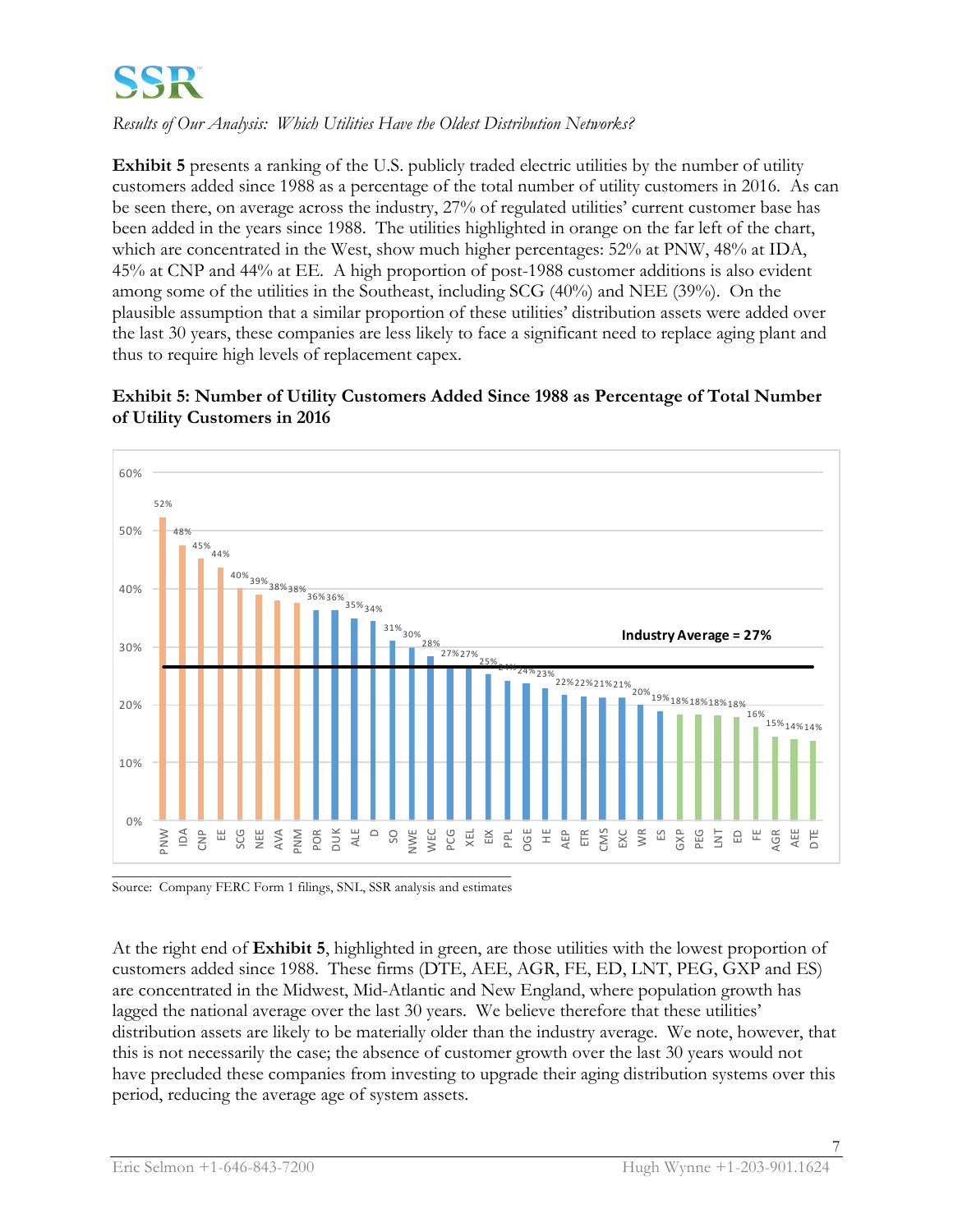

For a second perspective on the relative age of utilities' distribution assets, we have estimated for each utility the ratio of its number of customers in 1967 to its number of customers today (see **Exhibit 6**). Because we do not have access to electronic data on the number of customers per utility prior to 1988, the estimates used in **Exhibit 6** were derived by assuming that each utility's customer growth over the years 1967-1988 matched the rate of growth in retail electricity consumers in the state as a whole. With the exception of CMS, the utilities identified on this basis as possibly having the oldest distribution networks (ED, AGR, FE, CMS, DTE, PEG and AEE) are also those so identified in **Exhibit 5**. Similarly, among those utilities identified in **Exhibit 6** as having the lowest ratios of customers in 1967 to customers today, PNW, NEE, IDA, EE and CNP overlap with those identified as likely having the newest distribution systems in **Exhibit 5.**



**Exhibit 6: Ratio of Number of Utility Customers in 1967 to Number of Utility Customers in 2017** 

\_\_\_\_\_\_\_\_\_\_\_\_\_\_\_\_\_\_\_\_\_\_\_\_\_\_\_\_\_\_\_\_\_\_\_\_\_\_\_\_\_\_\_\_\_\_ 1. Calculated as the ratio of (i) cumulative additions of gross utility plant, net of retirements, each adjusted for inflation and expressed in 2017 dollars, to (ii) gross utility plant in service per FERC Form 1 financial statements. Source: Company FERC Form 1 filings, SNL, SSR analysis and estimates

**Exhibit 7** presents what we believe to be the most reliable of our three estimates, the ratio of replacement cost to book value of gross distribution plant at each of the publicly traded electric utilities.4 The utilities with the highest ratios of replacement cost to book value, and therefore likely to have the oldest distribution assets, are DTE, AGR, ALE, GXP, PNM and AEE. Of these, all except ALE and PNM are identified in **Exhibits 5** and **6** as possibly having among the oldest distribution networks.

<sup>&</sup>lt;sup>4</sup> As can be seen there, this ratio is remarkably constant across the industry; the industry average ratio is 146%, the standard deviation across the utilities is 9%, and the ratio of the standard deviation to the average is only 6%.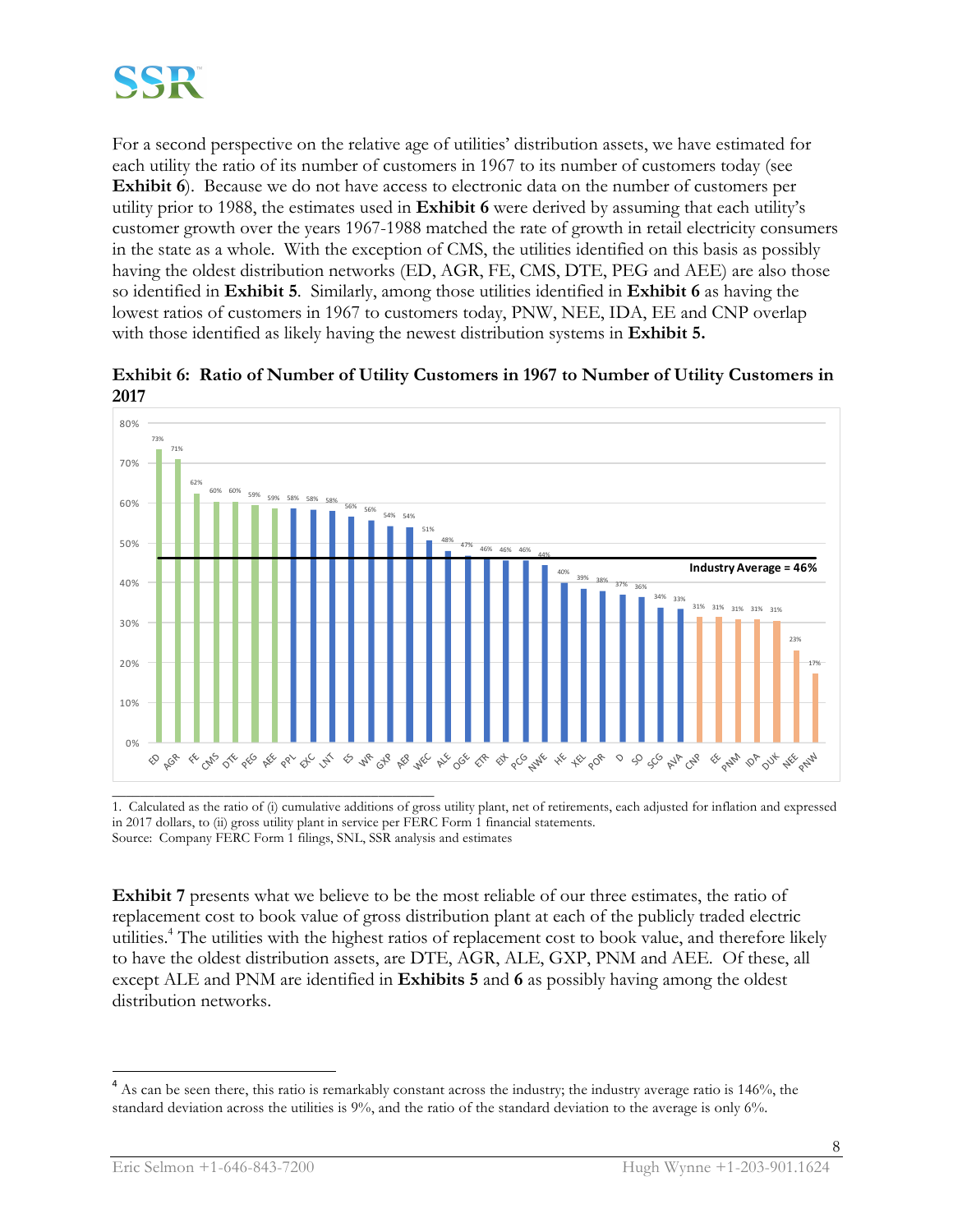

By contrast, there is more limited overlap between the utilities with the lowest ratios of replacement cost to book value of gross distribution plant (EIX, AEP, WR, NEE, HE and LNT) and those identified in **Exhibits 5** and **6** as possibly having the newest distribution systems; only NEE appears on the other two lists. We believe this illustrates the potential for utilities with older distribution systems to upgrade their networks through infrastructure replacement and upgrade programs, thus reducing the average age of utility plant in service. A low ratio of replacement cost to book value does not preclude periods of accelerated capex to replace aging plant, particularly at utilities with multiple subsidiaries, such as SO and AEP, some of which could have replacement cost to book value ratios that are materially higher than the company average, and thus require more rapid replacement of aging plant than the company's average ratio might imply. System upgrades, such as the rollout of smart meters or the storm hardening of distribution systems, could similarly reduce the average age of distribution plant.



**Exhibit 7: Replacement Cost of Distribution Plant as a Ratio of Book Value (1)**

1. Calculated as the ratio of (i) cumulative additions of gross utility plant, net of retirements, each adjusted for inflation and expressed in 2017 dollars, to (ii) gross utility plant in service per FERC Form 1 financial statements. Source: Company FERC Form 1 filings, SNL, SSR analysis and estimates

#### *Results of Our Analysis: Which Utilities Have the Oldest Transmission Networks?*

We expect growth in transmission capex to slow materially in the years ahead, from 12.0% p.a. over 2011-2016 to 6.5% p.a. over 2016-2021. It is nonetheless instructive to ask which regulated utilities could capitalize on the age of their high voltage transmission networks to add to maintenance and replacement capex, and thus rate base growth, in the years ahead.

**Exhibit 8** presents the ratio of replacement cost to book value of gross transmission plant at each of the publicly traded electric utilities.<sup>5</sup> The utilities with the highest ratios of replacement cost to

<sup>&</sup>lt;sup>5</sup> The variation in this ratio across the industry is significantly wider for transmission assets than it is for distribution (compare **Exhibits 7** and **8**). In the transmission sector, the industry average ratio is 145%, the standard deviation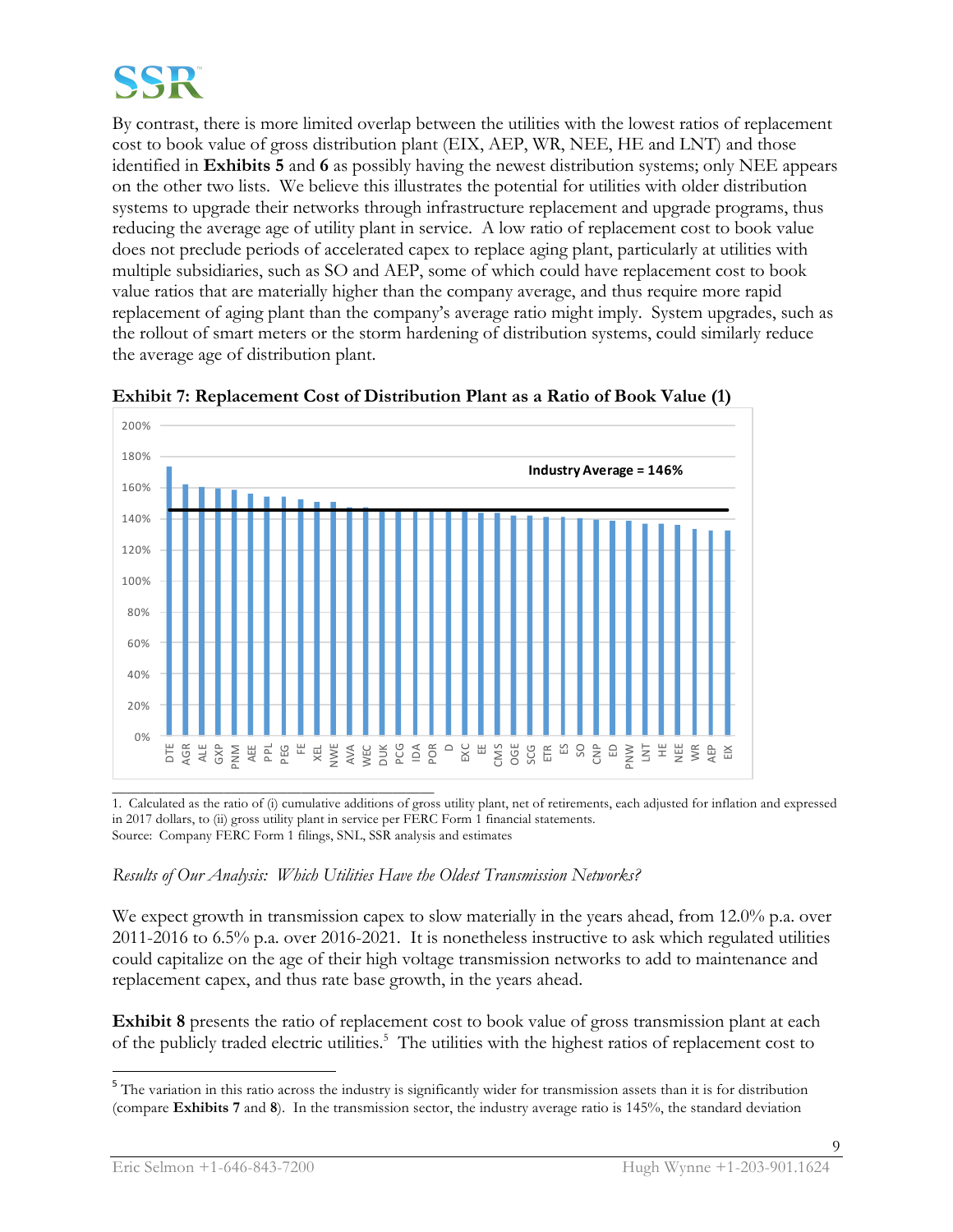

book value, and therefore likely to have the oldest transmission assets, are GXP, LNT, POR, NWE and EE. Of these, only GXP and LNT are also identified in **Exhibit 5** as possibly having among the oldest electricity grids. None are so identified in **Exhibit 6**. The utilities in **Exhibit 8** with the lowest ratios of replacement cost to book value of transmission assets, and thus likely to have the newest transmission assets, are PEG, WR, D, ES, OGE and EIX. None of these utilities are identified in **Exhibits 5** and **6** as having particularly new electricity grids; indeed, PEG is identified as likely to have one of the oldest systems in the country in both of these charts.

We believe the discrepancy between the analysis presented in **Exhibit 8** of the relative age of utilities' transmission plant, and the estimates of the relative age of utilities' electricity grids in **Exhibits 5** and **6**, reflects the fact that primary drivers of transmission capex in recent years have affected utilities in less uniform ways than have the drivers of distribution capex. As discussed in our note of October 2nd, *If This Is the Golden Age of Electric Utilities, What's Next? Or, How Fast Can Rate*  Base Grow in the Long Term and on *What Will Utilities Spend?* (see link below<sup>6</sup>), the rate of capital expenditures on distribution plant has been remarkably constant over the last three decades, while the rate of transmission capex has varied markedly over the years in response to changes in federal and state energy policies. As we explain below, these new policies and associated incentives have caused transmission rate base to grow at an 8.5% compound annual rate over the sixteen years from 2000 through 2016. Among the utilities best positioned to capitalize on these policies and incentives going forward, we believe, are those grouped on the left side of **Exhibit 8**.



**Exhibit 8: Replacement Cost of Transmission Plant as a Ratio of Book Value (1)**

1. Calculated as the ratio of (i) cumulative additions of gross utility plant, net of retirements, each adjusted for inflation and expressed in 2017 dollars, to (ii) gross utility plant in service per FERC Form 1 financial statements. Source: Company FERC Form 1 filings, SNL, SSR analysis and estimates

 $\overline{a}$ across the utilities is 20%, and the ratio of the standard deviation to the average is 14%. By contrast, for distribution assets, the ratio of standard deviation to mean is only 6%.

<sup>6</sup> http://www.ssrllc.com/publication/if-this-is-the-golden-age-of-electric-utilities-whats-next-or-how-fast-can-ratebase-grow-in-the-long-term-and-on-what-will-utilities-spend/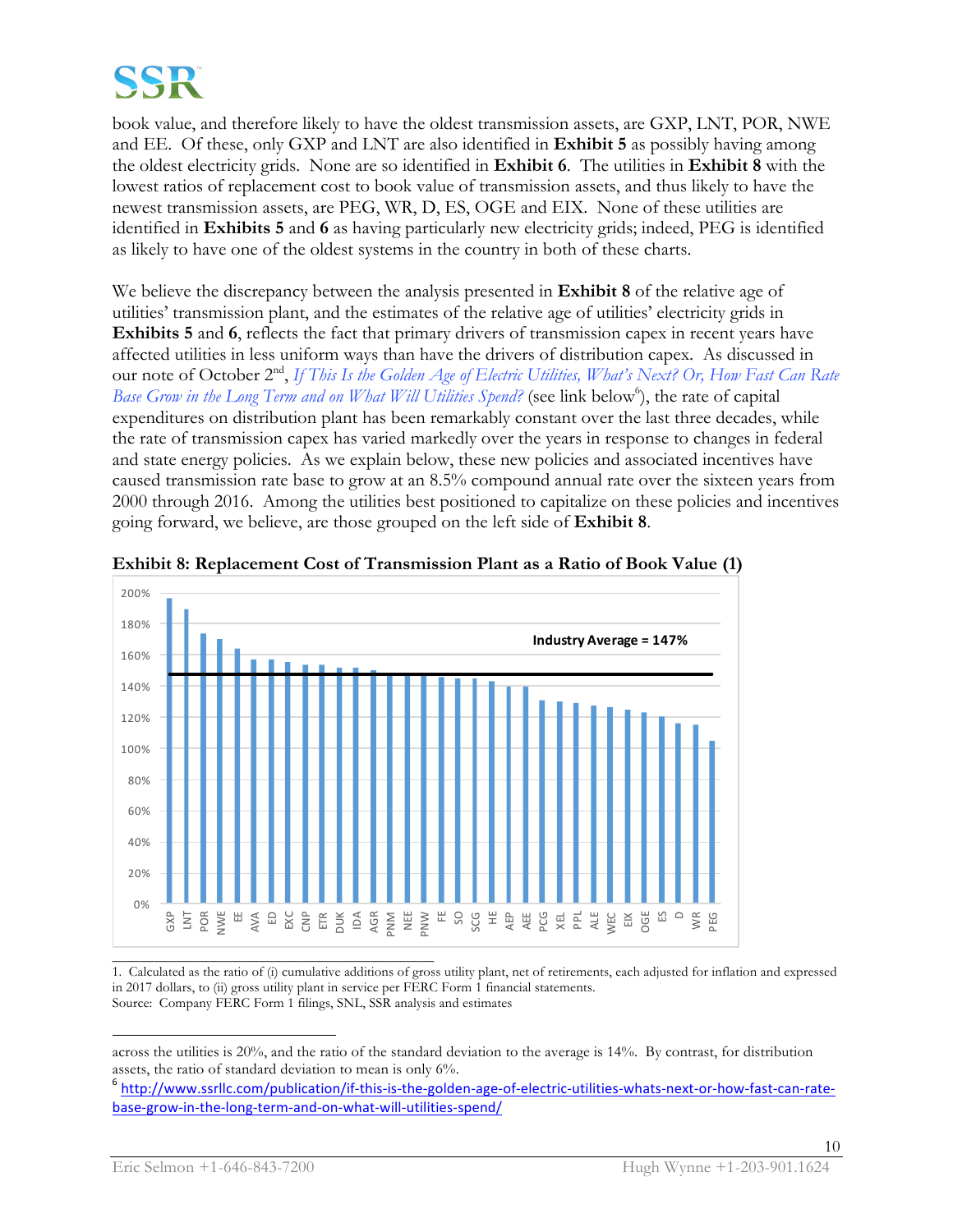A critical element of the transmission policy framework that began to be put in place around the turn of the century was FERC Order No. 2000. Issued in December, 1999, Order 2000 encouraged the formation of independent system operators to manage regional transmission systems on an open-access basis, including regional transmission planning for reliability and reduced congestion. The Northeast power blackout of August 2003, which was triggered by transmission rather than generation failures, created a further impetus for transmission upgrades to enhance system reliability. Finally, in response to these developments, the Energy Policy Act of 2005 sought to accelerate investment in the bulk power grid by granting FERC the authority to grant incentive ROEs on new transmission projects. Utilities belonging to RTOs, and particularly those whose service territories are home to important regional transmission bottlenecks, accelerated their investment in transmission projects to capitalize on these incentives; four of the utilities on the right hand side of **Exhibit 8**, PEG, D, ES and EIX are good examples of this.

A second important trend in energy policy that offered a material stimulus to transmission investment was the adoption by 29 states, accounting for 65% of U.S. electricity consumption, of renewable portfolio standards requiring utilities to procure a stipulated percentage of their retail electricity sales from renewable resources. In the years since the turn of the century, the lowest cost renewable resource in the United States has been wind; as the nation's wind resources were developed to comply with these state renewable portfolio standards, wind power rose from 0.1% of total U.S. generation in 2000 to 5.6% by 2016, a compound annual rate of growth 13.5%. Because the best wind resources in the country are located in the Great Plains states, and not in the states with the highest renewable portfolio standards, companies such as WR and OGE benefited significantly. Transmission lines linking remote wind, solar and hydroelectric resources to load centers also benefited ES and EIX.

Given what we believe to be the much greater importance of federal and state energy policy in driving investment in transmission assets, we are less confident that measures of the relative age of existing transmission assets can be used to identify leaders and laggards in transmission capex going forward.

#### *Conclusion*

In assessing the results of our analysis of the relative ages of utilities' transmission and distribution plant it is critical to bear in mind the very different relative importance of transmission and distribution rate base across America's regulated electric utilities. Across the industry as a whole, distribution rate base comprises 41% of aggregate rate base and transmission rate base 23%. Only among a small of utilities, however, does the share of transmission and distribution rate base reflect these industry averages; the composition of rate base at most regulated utilities diverges markedly from the industry mean (see **Exhibit 9**). For example, among nine of the 35 publicly traded electric utilities, transmission and distribution rate base accounts for an average of 92% of total electric plant rate base. At the other extreme are nine vertically integrated utilities where transmission and distribution rate base comprises, on average, only 40% of the total. As **Exhibit 9** illustrates, our analysis of the growth potential implicit in an older electricity grid will be most relevant to the transmission and distribution utilities, and least relevant to those with highest share of generation assets in total rate base.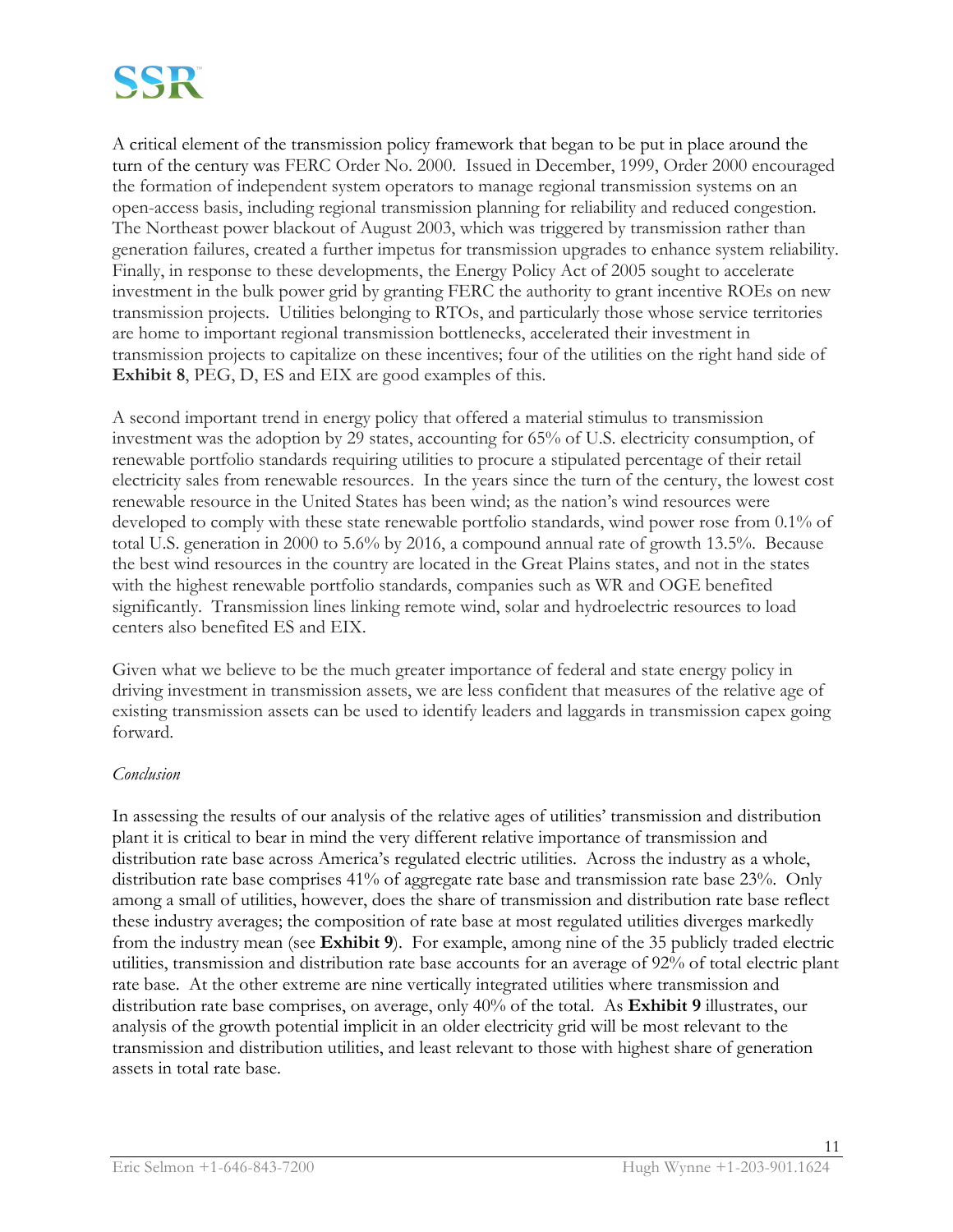



**Exhibit 9: Transmission and Distribution Rate as a Percentage of Total Rate Base**

Source: Company FERC Form 1 filings, SNL, SSR analysis and estimates

Our analysis of the relative age of utilities' electricity grids is summarized in **Exhibit 10**. On the left, the exhibit presents the ratio of the replacement cost of transmission and distribution plant to the book value of these assets, both separately and on a combined basis, for each of the regulated electric utilities. On the right, the exhibit ranks the utilities into quintiles on the basis of these ratios, assigning a first quintile ranking to utilities with the highest ratio of replacement cost to book value. Among these utilities, it is probable that maintenance and replacement capex will materially exceed book depreciation, tending to drive more rapid rate base growth.

The utilities we believe to be most attractively positioned for growth are those that (i) rank in the first quintile in the two right hand columns of **Exhibit 10**, indicating that their distribution plant in service, and combined transmission and distribution plant in service, is among the oldest in the industry, and (ii) appear on the left side of **Exhibit 9**, indicating that their transmission and distribution rate base contributes a high proportion of total rate base. Falling in the first basket - utilities with the oldest distribution grids and combined transmission and distribution networks - are AEE, AGR, AVA, DTE, GXP, NWE and PNM. Of these, AGR has the highest proportion of transmission and distribution assets in total rate base; however, AGR is a hybrid utility, with a substantial fleet of competitive generation assets, so that regulated utility operations account for only 54% of consolidated EBITDA. AEE, AVA, NWE and PNM, by contrast, are primarily regulated utilities and have relatively high ratios of transmission and distribution rate base to total rate base, ranging from 63% to 54% of the total. DTE and GXP are also primarily regulated utilities, but have much greater investment in generation rate base. At GXP, transmission and distribution rate base accounts for only 35% of total electric plant rate base. At DTE, transmission and distribution rate base account for 40% of total electric plant rate base (see **Exhibit 9**), which in turn contributes only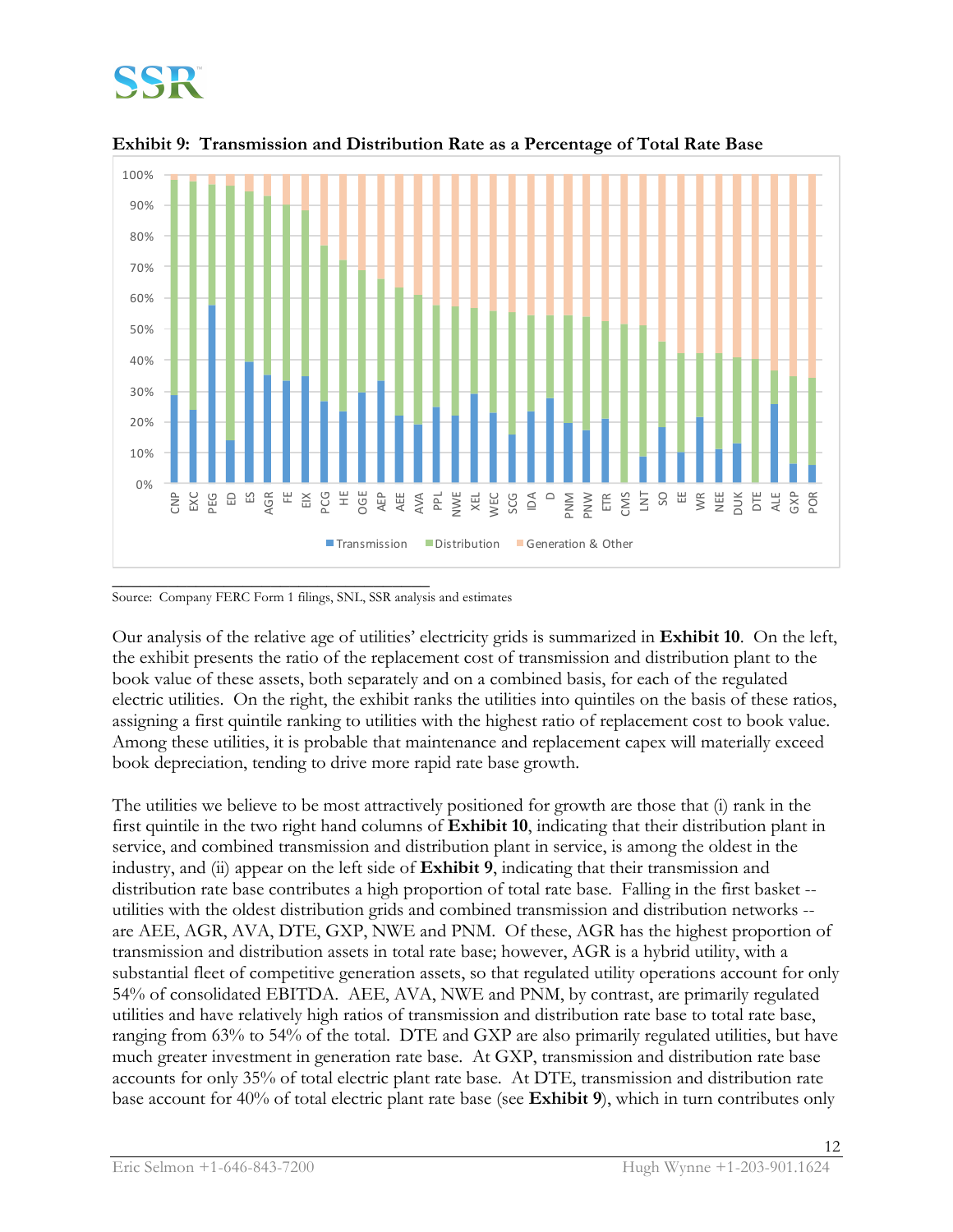two thirds of consolidated EBITDA due to the scale of DTE's gas distribution business. In conclusion, among the utilities whose aging electricity grids may accelerate future rate base growth, the stocks of AEE, AVA, NWE and PNM may offer the most attractive pure play opportunities.

|                 | <b>Ratio of Replacement Cost to Book Value</b> |                     | <b>Quintile Ranking</b> |                         |                         |                         |
|-----------------|------------------------------------------------|---------------------|-------------------------|-------------------------|-------------------------|-------------------------|
| <b>Tickers</b>  | Transmission                                   | <b>Distribution</b> | T&D                     | Transmission            | <b>Distribution</b>     | T&D                     |
| <b>AEE</b>      | 139%                                           | 156%                | 152%                    | $\overline{\mathbf{4}}$ | $\mathbf 1$             | $\mathbf 1$             |
| <b>AEP</b>      | 140%                                           | 132%                | 136%                    | $\overline{\mathbf{4}}$ | 5                       | 5                       |
| <b>AGR</b>      | 150%                                           | 162%                | 158%                    | $\mathbf 2$             | $\mathbf 1$             | $\mathbf 1$             |
| <b>ALE</b>      | 127%                                           | 160%                | 139%                    | $\overline{\mathbf{4}}$ | $\mathbf 1$             | $\overline{\mathbf{4}}$ |
| <b>AVA</b>      | 157%                                           | 147%                | 151%                    | $\mathbf{1}$            | $\overline{2}$          | $\mathbf{1}$            |
| <b>CMS</b>      |                                                | 144%                | 144%                    |                         | 3                       | $\overline{\mathbf{3}}$ |
| <b>CNP</b>      | 154%                                           | 139%                | 143%                    | $\overline{2}$          | $\overline{\mathbf{4}}$ | 3                       |
| D               | 116%                                           | 145%                | 132%                    | 5                       | 3                       | 5                       |
| <b>DTE</b>      |                                                | 174%                | 174%                    |                         | $\mathbf 1$             | $\mathbf 1$             |
| <b>DUK</b>      | 152%                                           | 146%                | 148%                    | $\overline{2}$          | $\overline{2}$          | $\overline{2}$          |
| ED              | 157%                                           | 139%                | 142%                    | $\mathbf 1$             | $\overline{\mathbf{4}}$ | $\overline{\mathbf{4}}$ |
| EE.             | 165%                                           | 144%                | 150%                    | $\mathbf 1$             | 3                       | $\overline{2}$          |
| <b>EIX</b>      | 125%                                           | 132%                | 129%                    | 5                       | 5                       | 5                       |
| ES              | 121%                                           | 141%                | 133%                    | 5                       | $\overline{\mathbf{4}}$ | 5                       |
| <b>ETR</b>      | 153%                                           | 141%                | 146%                    | $\overline{2}$          | $\overline{\mathbf{4}}$ | $\overline{2}$          |
| <b>EXC</b>      | 155%                                           | 144%                | 147%                    | $\overline{2}$          | 3                       | $\overline{2}$          |
| FE.             | 146%                                           | 152%                | 150%                    | $\overline{\mathbf{3}}$ | $\overline{2}$          | $\overline{2}$          |
| <b>GXP</b>      | 196%                                           | 160%                | 167%                    | $\overline{\mathbf{1}}$ | $\mathbf 1$             | $\mathbf 1$             |
| HE              | 143%                                           | 136%                | 138%                    | 3                       | 5                       | $\overline{\mathbf{4}}$ |
| IDA             | 152%                                           | 146%                | 149%                    | $\overline{2}$          | 3                       | $\overline{2}$          |
| <b>LNT</b>      | 190%                                           | 137%                | 144%                    | $\overline{1}$          | 5                       | 3                       |
| <b>NEE</b>      | 147%                                           | 135%                | 139%                    | 3                       | 5                       | $\overline{\mathbf{4}}$ |
| <b>NWE</b>      | 170%                                           | 151%                | 158%                    | $\mathbf 1$             | $\overline{2}$          | $\mathbf 1$             |
| OGE             | 124%                                           | 141%                | 134%                    | 5                       | $\overline{\mathbf{4}}$ | 5                       |
| <b>PCG</b>      | 131%                                           | 146%                | 142%                    | $\overline{\mathbf{r}}$ | 3                       | 3                       |
| <b>PEG</b>      | 105%                                           | 154%                | 128%                    | 5                       | $\overline{2}$          | $\overline{5}$          |
| <b>PNM</b>      | 147%                                           | 159%                | 155%                    | 3                       | $\overline{1}$          | $\mathbf{1}$            |
| <b>PNW</b>      | 147%                                           | 138%                | 141%                    | 3                       | 5                       | $\overline{\mathbf{4}}$ |
| <b>POR</b>      | 174%                                           | 146%                | 149%                    | $\mathbf 1$             | 3                       | $\overline{2}$          |
| <b>PPL</b>      | 130%                                           | 154%                | 145%                    | $\overline{\mathbf{4}}$ | $\mathbf 1$             | 3                       |
| <b>SCG</b>      | 145%                                           | 141%                | 143%                    | 3                       | $\overline{\mathbf{4}}$ | 3                       |
| so              | 145%                                           | 140%                | 142%                    | 3                       | 4                       | 3                       |
| <b>WEC</b>      | 127%                                           | 147%                | 141%                    | 5                       | $\mathbf 2$             | $\overline{\mathbf{4}}$ |
| WR              | 115%                                           | 133%                | 125%                    | 5                       | 5                       | 5                       |
| <b>XEL</b>      | 130%                                           | 151%                | 141%                    | $\overline{\mathbf{4}}$ | $\overline{2}$          | $\overline{4}$          |
| <b>Industry</b> | 147%                                           | 146%                | 145%                    |                         |                         |                         |

**Exhibit 10: Replacement Cost of Transmission and Distribution Plant as a Ratio of Book Value (1)**

\_\_\_\_\_\_\_\_\_\_\_\_\_\_\_\_\_\_\_\_\_\_\_\_\_\_\_\_\_\_\_\_\_\_\_\_\_\_\_\_\_\_\_\_\_\_ 1. Calculated as the ratio of (i) cumulative additions of gross utility plant, net of retirements, each adjusted for inflation and expressed in 2017 dollars, to (ii) gross utility plant in service per FERC Form 1 financial statements.

Source: Company reports per FERC Form 1, SNL, SSR analysis and estimates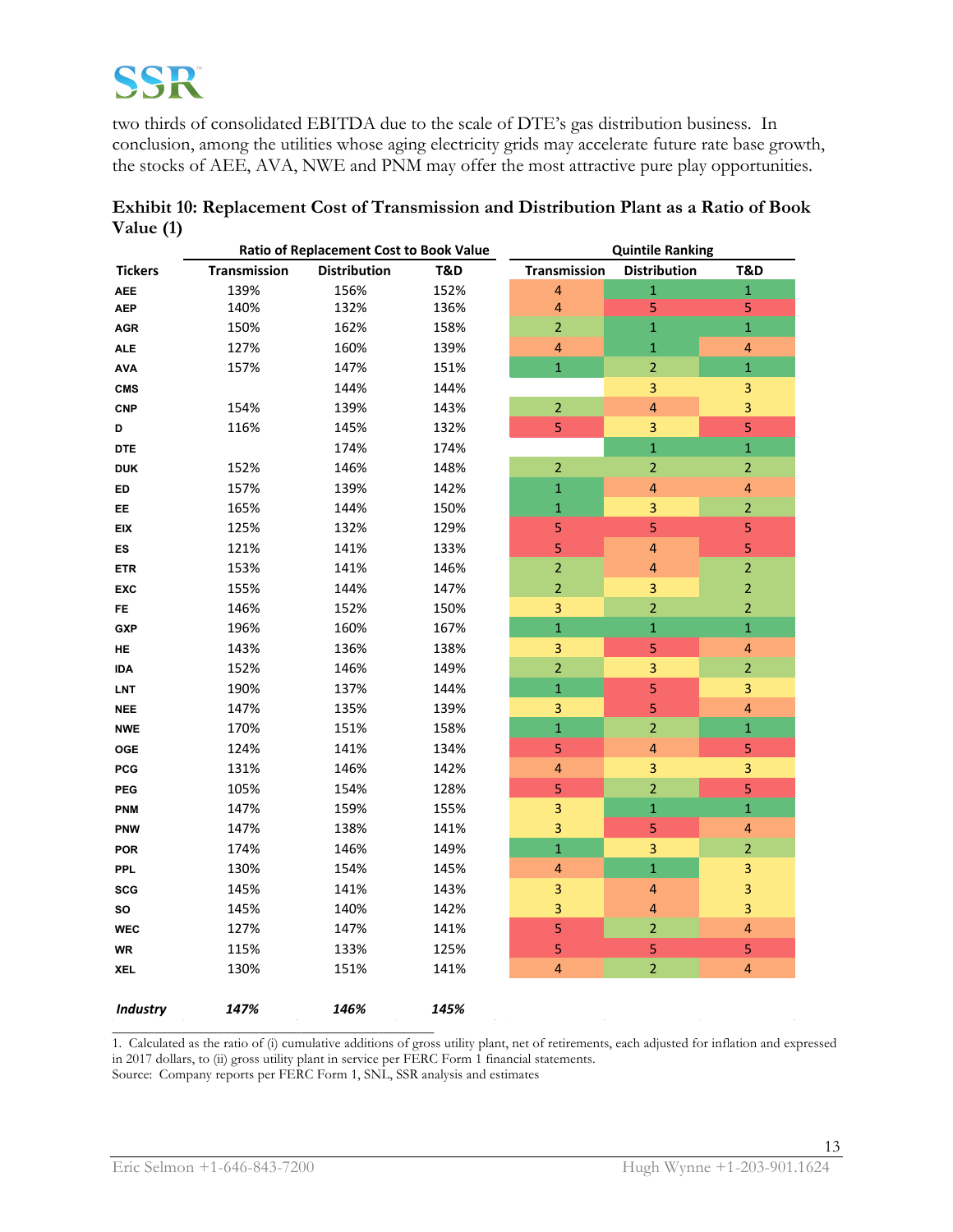

Another way to capitalize on the opportunities offered by aging electricity grids is to identify those utilities whose planned capital expenditures over 2017-2021 seems to fall well short of would could be required to replace aging plant, and where the potential may exist, therefore, to ramp up capex and rate base growth. In **Exhibit 11**, we present for each of the publicly traded electric utilities the ratio of (i) planned transmission and distribution capex over 20172-2021 to (ii) our estimate of the replacement cost of the utility's transmission and distribution plant in service that was installed in 1988 or earlier and which may therefore need to be replaced over a similar time frame. On the right side of **Exhibit 11**, we have ranked the utilities into quintiles on the basis of this ratio, assigning to the first quintile those utilities whose ratios of planned capex to replacement cost of aging plant is among the lowest in the industry.

Assessed across their transmission and distribution segments, the utilities that would seem to offer the most opportunity for capex increases are NWE, where planned T&D capex over 2017-2021 is equivalent to only 47% of the estimated replacement cost of pre-1988 T&D plant, GXP (48%), POR (57%), DTE (66%), HE (76%), OGE (77%) and EE (80%) (see **Exhibit 11**). Of these utilities, however, POR, GXP, DTE and EE have well below average ratios of transmission and distribution rate to total rate base (see **Exhibit 9**), limiting the impact on these stocks of any increase in T&D capex. By contrast, HE, OGE and, to a lesser extent, NWE have above average ratios of T&D to total rate base.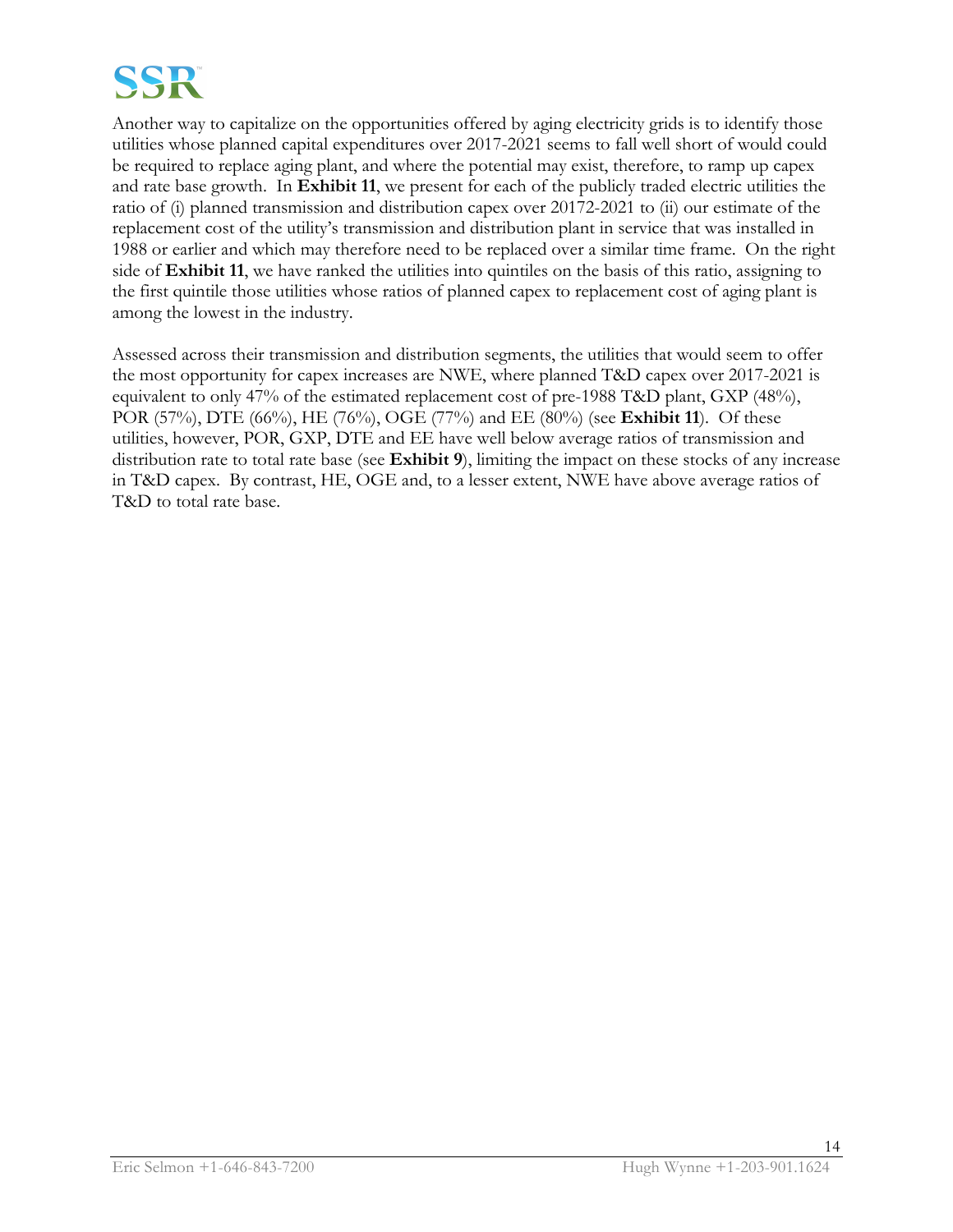**Exhibit 11: Capital Expenditures Planned Over 2017-2021 as a Ratio of Replacement Cost of Pre-1988 Gross Plant in Service (1)**

|               | Planned Capex to Pre-1988 Plant in Service |                     | <b>Quintile Ranking</b> |                         |                         |                         |
|---------------|--------------------------------------------|---------------------|-------------------------|-------------------------|-------------------------|-------------------------|
| <b>Ticker</b> | <b>Transmission</b>                        | <b>Distribution</b> | T&D                     | <b>Transmission</b>     | <b>Distribution</b>     | <b>T&amp;D</b>          |
| <b>AEE</b>    | 137%                                       | 76%                 | 95%                     | 3                       | $\overline{2}$          | $\overline{2}$          |
| <b>AEP</b>    | 188%                                       | 590%                | 238%                    | 4                       | 5                       | 5                       |
| <b>AGR</b>    | 217%                                       | 63%                 | 121%                    | 4                       | $\overline{1}$          | 3                       |
| <b>ALE</b>    | 238%                                       | 31%                 | 129%                    | 5                       | $\overline{1}$          | 3                       |
| <b>AVA</b>    | 70%                                        | 149%                | 115%                    | $\overline{2}$          | $\overline{\mathbf{3}}$ | $\overline{2}$          |
| <b>CMS</b>    |                                            | 216%                | 216%                    |                         | 4                       | $\overline{\mathbf{4}}$ |
| <b>CNP</b>    | 138%                                       | 244%                | 181%                    | 3                       | $\overline{\mathbf{r}}$ | $\overline{\mathbf{r}}$ |
| D             | 268%                                       | 163%                | 202%                    | 5                       | $\overline{\mathbf{3}}$ | $\overline{\mathbf{4}}$ |
| <b>DTE</b>    |                                            | 66%                 | 66%                     |                         | $\mathbf{1}$            | $\mathbf{1}$            |
| <b>DUK</b>    | 78%                                        | 292%                | 178%                    | $\overline{2}$          | 5                       | $\overline{\mathbf{4}}$ |
| ED            | 100%                                       | 128%                | 118%                    | 3                       | 3                       | $\overline{2}$          |
| EE            | 41%                                        | 111%                | 80%                     | $\mathbf 1$             | $\overline{a}$          | $\overline{1}$          |
| <b>EIX</b>    | 153%                                       | 452%                | 317%                    | 3                       | 5                       | 5                       |
| <b>ES</b>     | 217%                                       | 234%                | 226%                    | $\overline{5}$          | $\overline{\mathbf{r}}$ | $\overline{\mathbf{4}}$ |
| <b>ETR</b>    | 96%                                        | 274%                | 150%                    | 3                       | 5                       | 3                       |
| <b>EXC</b>    | 61%                                        | 171%                | 121%                    | $\overline{1}$          | $\overline{\mathbf{4}}$ | $\overline{3}$          |
| <b>FE</b>     | 84%                                        | 80%                 | 81%                     | $\overline{2}$          | $\overline{2}$          | $\overline{2}$          |
| <b>GXP</b>    | 25%                                        | 63%                 | 48%                     | $\mathbf 1$             | $\mathbf{1}$            | $\mathbf 1$             |
| HE            | 86%                                        | 72%                 | 76%                     | $\overline{2}$          | $\mathbf{1}$            | $\mathbf 1$             |
| <b>IDA</b>    | 61%                                        | 122%                | 85%                     | $\mathbf{1}$            | 3                       | $\overline{2}$          |
| <b>LNT</b>    | 180%                                       | 402%                | 340%                    | $\overline{\mathbf{r}}$ | 5                       | 5                       |
| <b>NEE</b>    | 176%                                       | 971%                | 440%                    | $\overline{a}$          | 5                       | 5                       |
| <b>NWE</b>    | 31%                                        | 70%                 | 47%                     | $\mathbf{1}$            | $\overline{1}$          | $\mathbf{1}$            |
| <b>OGE</b>    | 62%                                        | 90%                 | 77%                     | $\mathbf 1$             | $\overline{c}$          | $\overline{1}$          |
| <b>PCG</b>    | 234%                                       | 165%                | 182%                    | 5                       | 4                       | 4                       |
| <b>PEG</b>    | 738%                                       | 111%                | 235%                    | 5                       | $\overline{2}$          | 5                       |
| <b>PNM</b>    | 88%                                        | 84%                 | 85%                     | 3                       | $\overline{2}$          | $\overline{2}$          |
| <b>PNW</b>    | 76%                                        | 1173%               | 238%                    | $\overline{2}$          | 5                       | 5                       |
| <b>POR</b>    | 23%                                        | 82%                 | 58%                     | $\mathbf{1}$            | $\overline{2}$          | $\overline{1}$          |
| <b>PPL</b>    | 243%                                       | 69%                 | 118%                    | 5                       | $\overline{1}$          | $\overline{2}$          |
| <b>SCG</b>    | 75%                                        | 158%                | 120%                    | $\overline{2}$          | 3                       | 3                       |
| SO            | 110%                                       | 259%                | 162%                    | 3                       | 4                       | $\overline{a}$          |
| <b>WEC</b>    | 305%                                       | 201%                | 230%                    | 5                       | $\overline{\mathbf{r}}$ | 5                       |
| <b>WR</b>     | 177%                                       | 141%                | 159%                    | 4                       | 3                       | 3                       |
| <b>XEL</b>    | 165%                                       | 146%                | 154%                    | $\overline{a}$          | $\overline{\mathbf{3}}$ | 3                       |

1. Calculated as the ratio of (i) planned capital expenditures over 2017-2021, as disclosed in SEC filings and investor presentations, to (ii) 1988 gross utility plant, adjusted for inflation and expressed in 2017 dollars, net of plant retirements over 1988-2016, also adjusted for inflation and expressed in 2017 dollars.

Source: Company reports per FERC Form 1, SNL, SSR analysis and estimates

\_\_\_\_\_\_\_\_\_\_\_\_\_\_\_\_\_\_\_\_\_\_\_\_\_\_\_\_\_\_\_\_\_\_\_\_\_\_\_\_\_\_\_\_\_\_